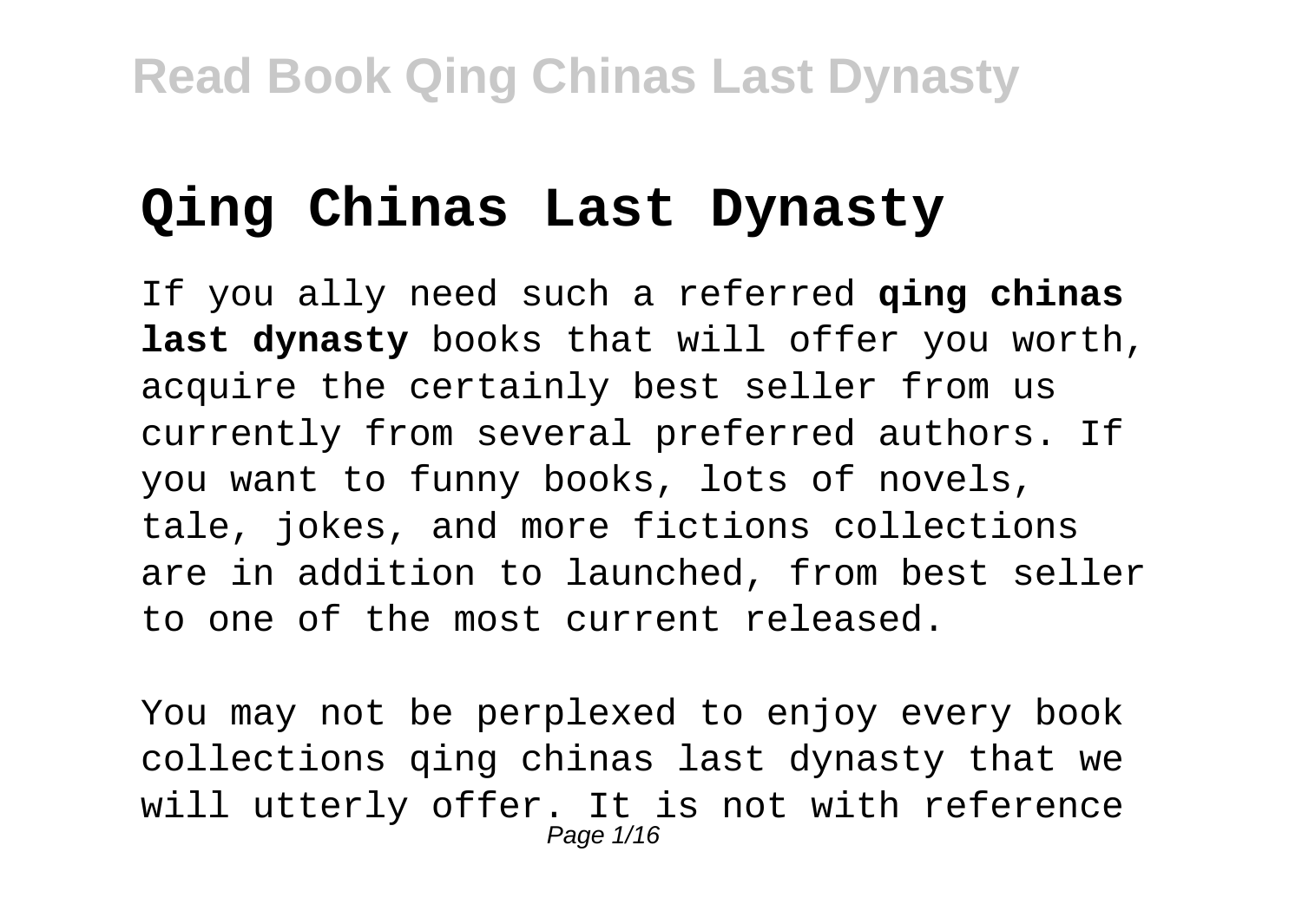to the costs. It's very nearly what you dependence currently. This qing chinas last dynasty, as one of the most functioning sellers here will very be accompanied by the best options to review.

Qing Chinas Last Dynasty The Oing dynasty, officially the Great Oing (), was the last imperial dynasty of China. It was established in 1636, and ruled China proper from 1644 to 1912. It was preceded by the Ming dynasty and succeeded by the Republic of China.The multiethnic Qing empire Page 2/16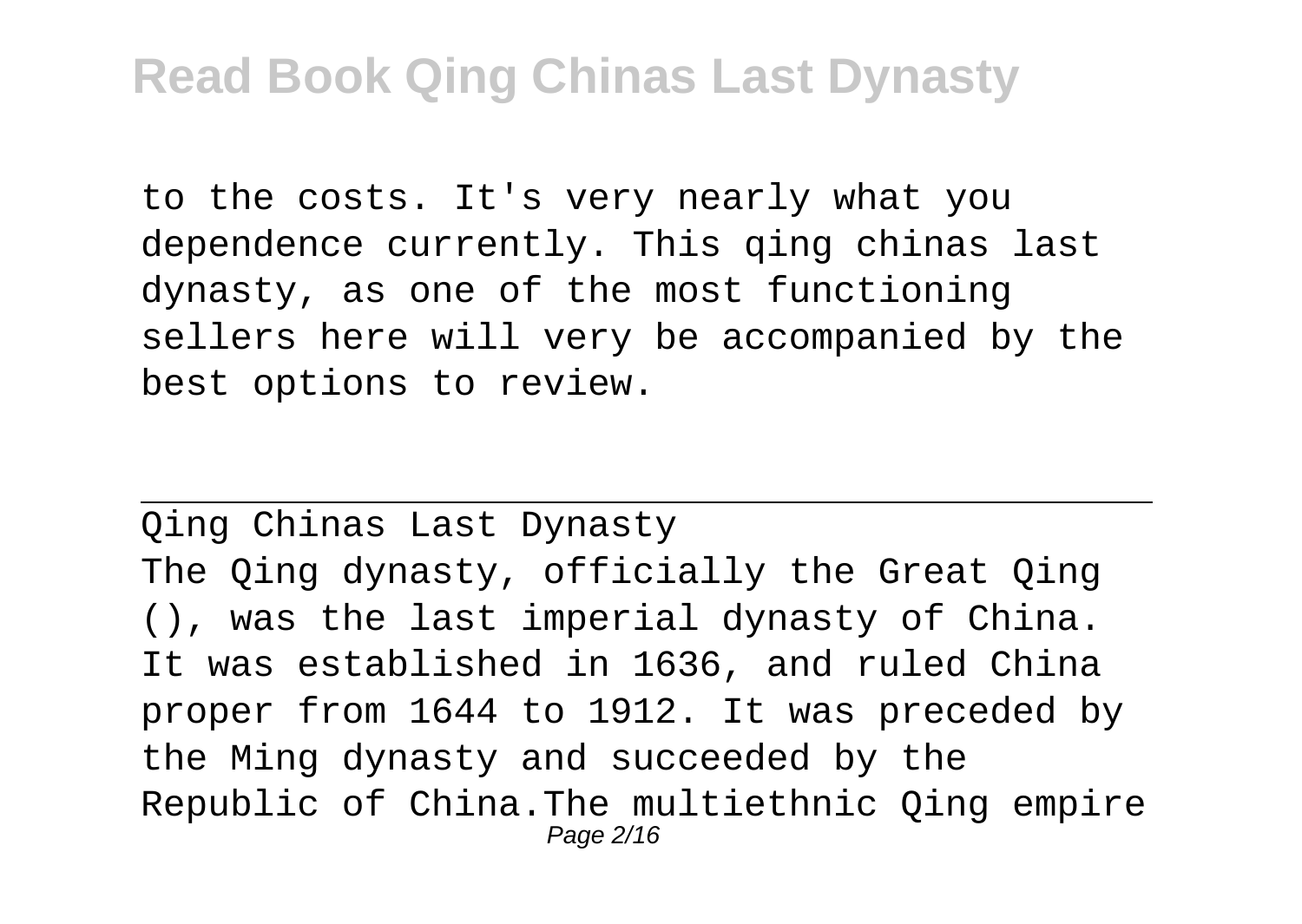lasted for almost three centuries and formed the territorial base for modern China.

Qing dynasty - Wikipedia When the last Chinese dynasty-the Oing dynasty—fell in 1911–1912, it marked the end of the nation's incredibly long imperial history. That history stretched back at least as far as 221 BCE when Qin Shi Huangdi first united China into a single empire.

Fall of China's Qing Dynasty: Causes and  $P$ age  $3/16$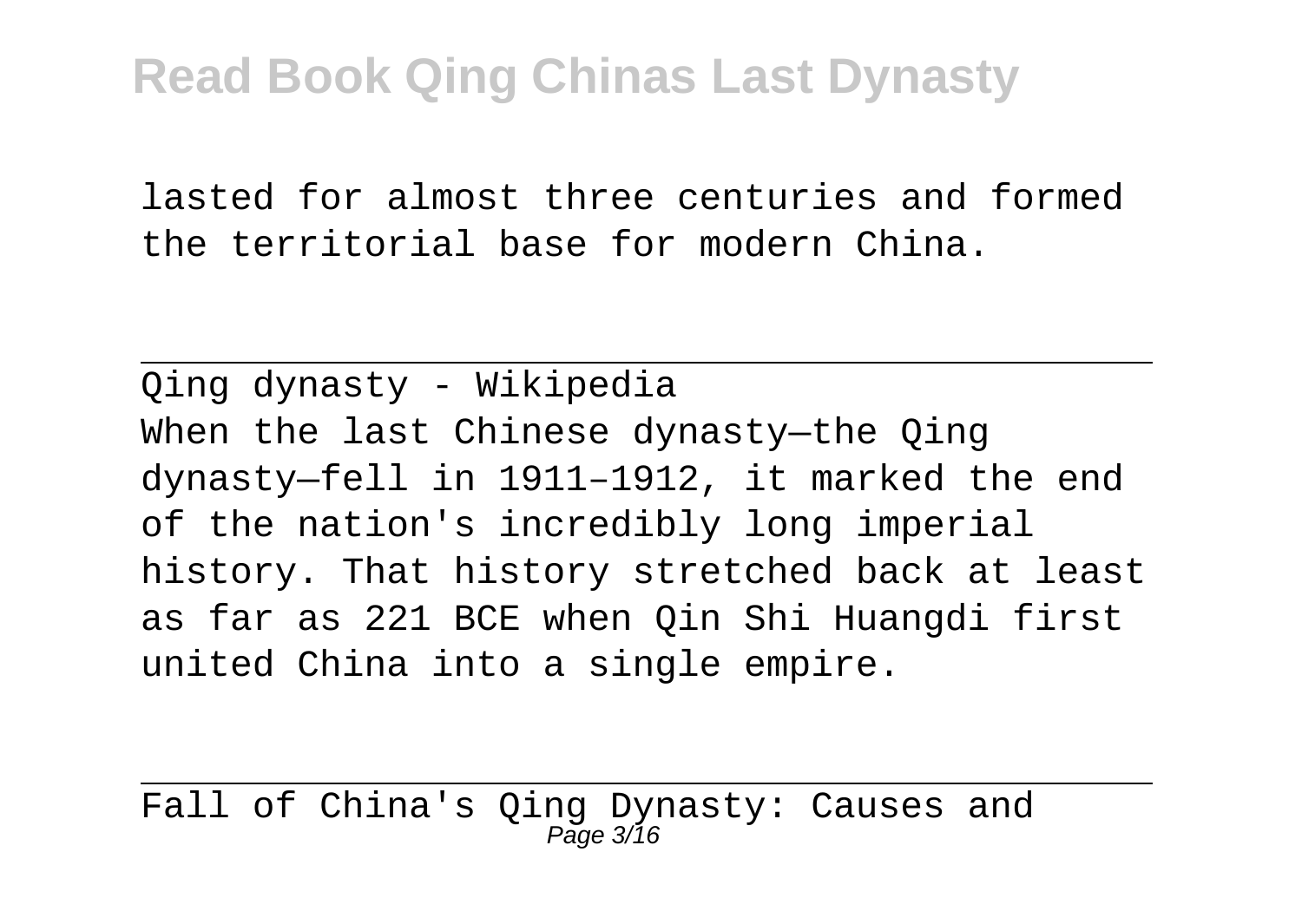#### Consequences

The Qing Dynasty (1644–1912) was the last Chinese dynasty, and the longest dynasty ruled by foreigners (the Manchus from Manchuria, northeast of the Great Wall). The Qing Dynasty had the most overseas contact, though it was mostly resisted. China glories in the prosperity of the Qing Golden Age, but remembers with shame the forced trade and unequal treaties later in the Qing era.

Qing Dynasty History, Key Events of China's Last Dynasty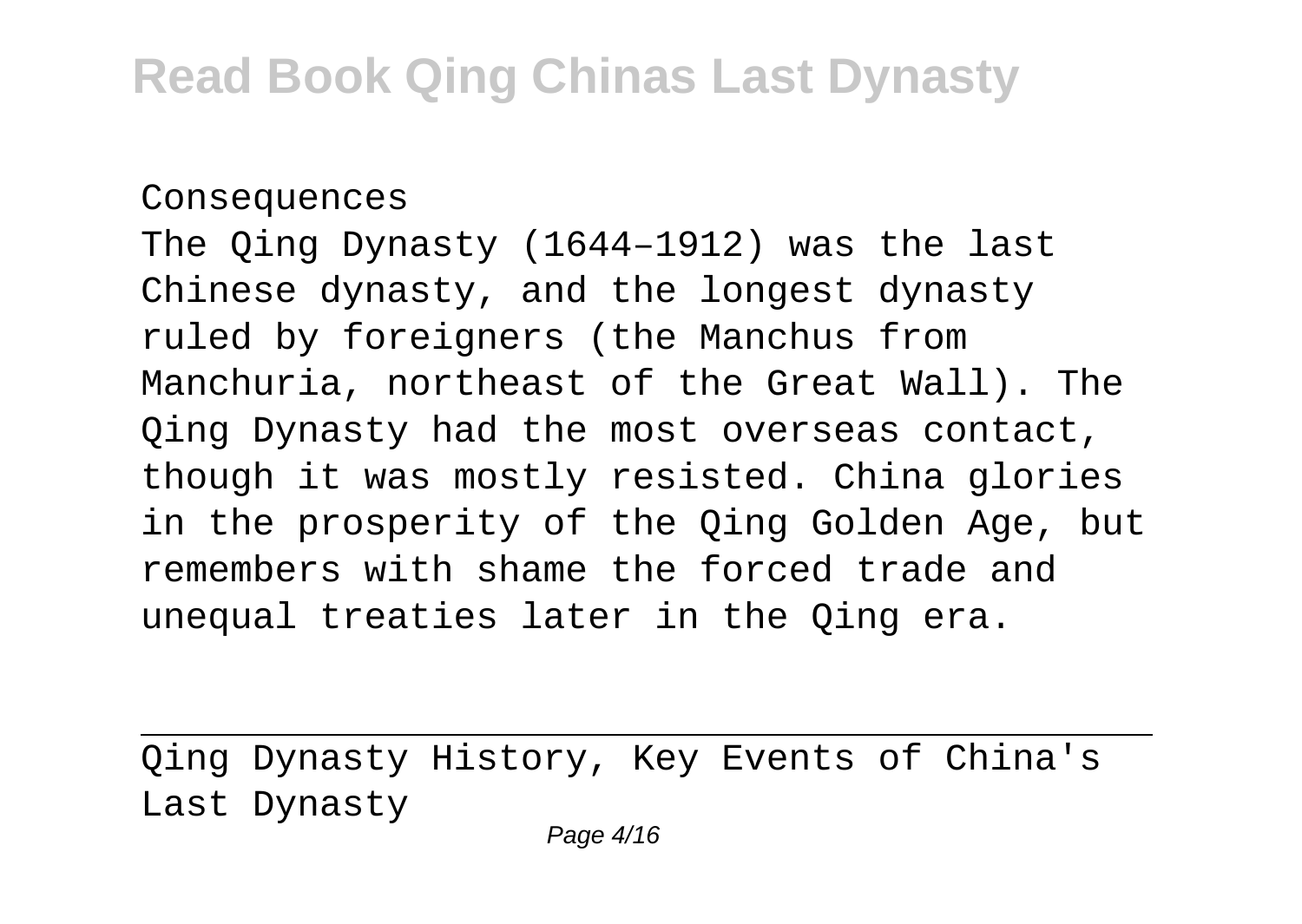As China entered into the Qing Dynasty, the last of its long dynastic line, it became increasingly challenged by a desire to reaffirm traditional Confucian values while at the same time facing the pressures of a rapidly changing world.

Part VII - China's Last Dynasty: Qing Dynasty 1644 - 1911 A rare view of China's last dynasty, 1870-1880. The wedding portrait of Zeng Jifen and Nie ji Gui, who were only recently identified. The bride is the daughter of Page 5/16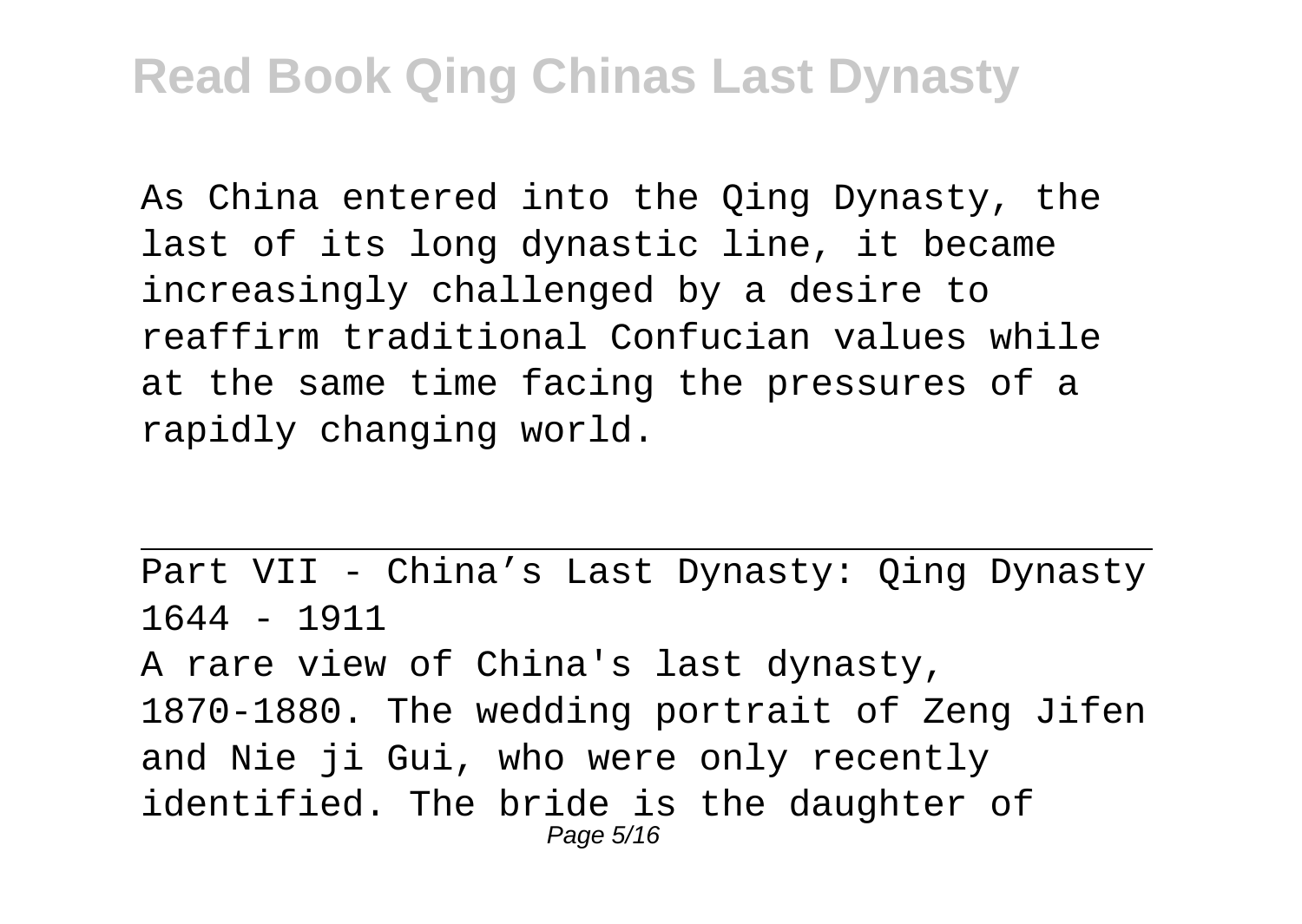Marquis Zeng Guofan, a high-ranking Chinese official during the Qing dynasty. These photographs of Peking, now known as Beijing, taken by Thomas Child in the 1870s and 1880s are a window of the old China.

A rare view of China's last dynasty, 1870-1880 - Rare ... From the 17th to the 20th centuries, China was ruled by the Qing dynasty. It was the last imperial dynasty to rule China as it was replaced by the Republic of China in 1912.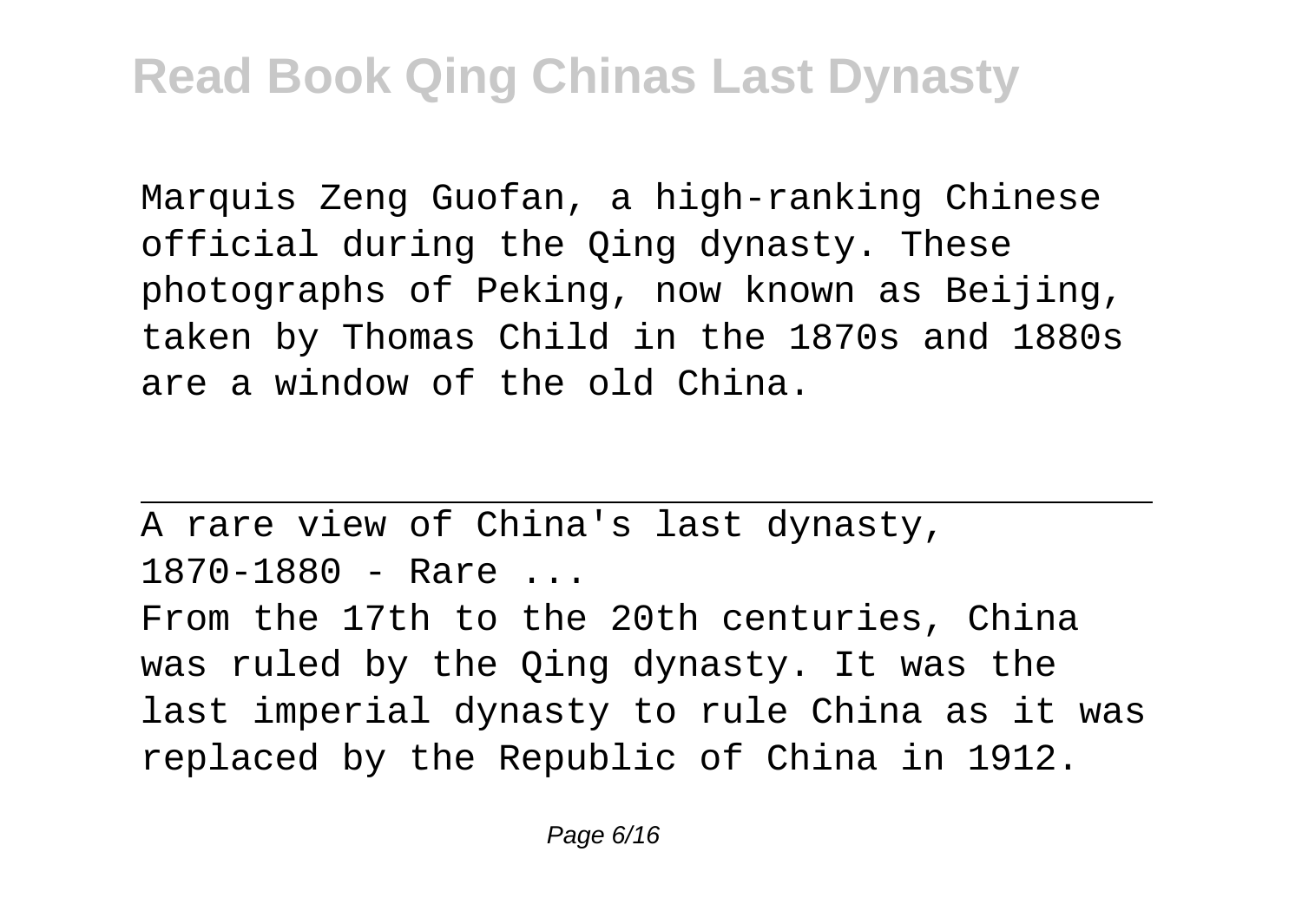China's Oing Dynasty KS3 Teaching Resources | Lessons ...

The Qing Dynasty was the last Chinese dynasty. It was founded in 1636 but ruled China Proper from 1644 to 1911. The dynasty was established by the Manchu of Manchuria and was highly successful in the 18th century. The Chines Empire was expanded to cover Taiwan, Tibet, Mongolia, and Xinjiang.

Chinese Dynasties in Order - WorldAtlas The Qing Dynasty scene was the first Page 7/16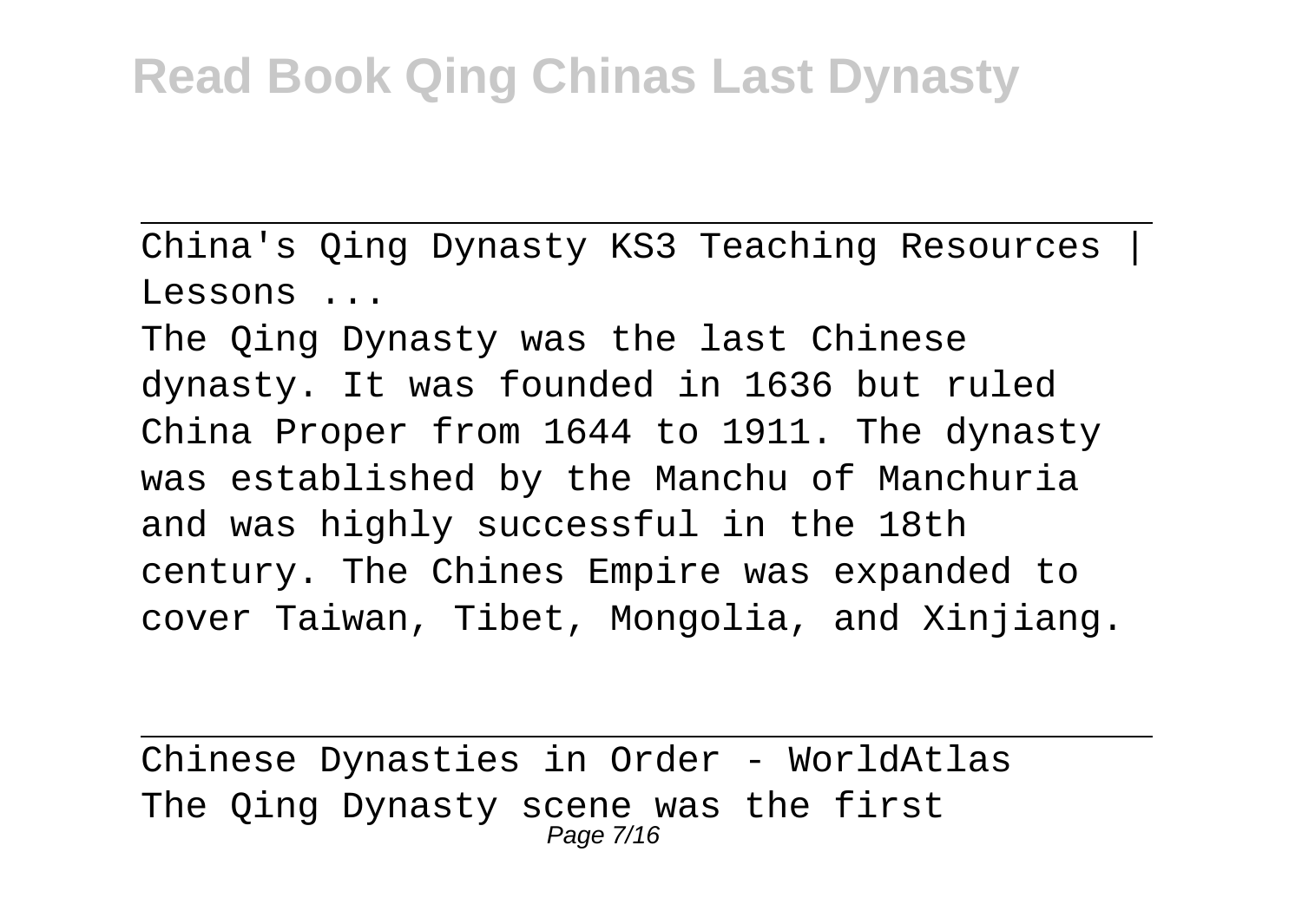highlighted account of a UFO occurrence in China, memorialized in a painting by Wu Youru, known as 'Red Flame Skyrocketing in the Sky'. (pictured above) • A translation of the 190- character description on the painting reads as follows: " At 8 O'clock On The Night Of September 28, A Bright Red Object Appeared Suddenly In The Southern Sky  $Of$   $\ldots$ 

China's Qing Dynasty UFO Occurrence of 1892 Qing Dynasty (1644 – 1911) ? The last Chinese dynasty was the Qing dynasty, which was Page 8/16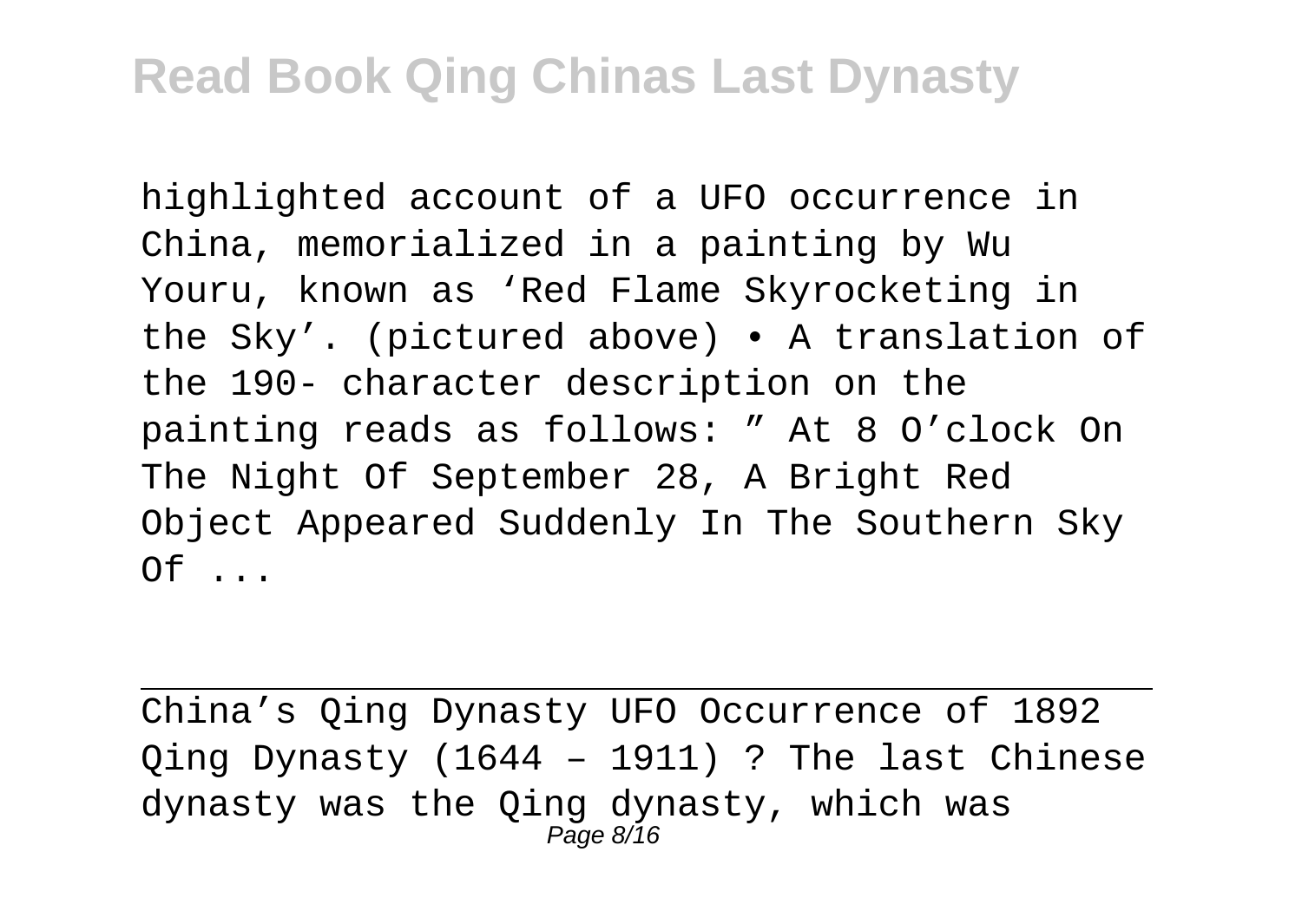founded in 1644 after an invasion by the Manchus, a nomadic people of Manchuria. Conquest was easy, as the Ming had experienced several internal revolts due to monetary crises and famines.

Chinese Dynasties: Chronological List and Summary

Dynasties in Chinese history, or Chinese dynasties, were hereditary monarchical regimes that ruled over China during much of its history.From the inauguration of dynastic rule by Yu the Great in circa 2070 BC to the Page 9/16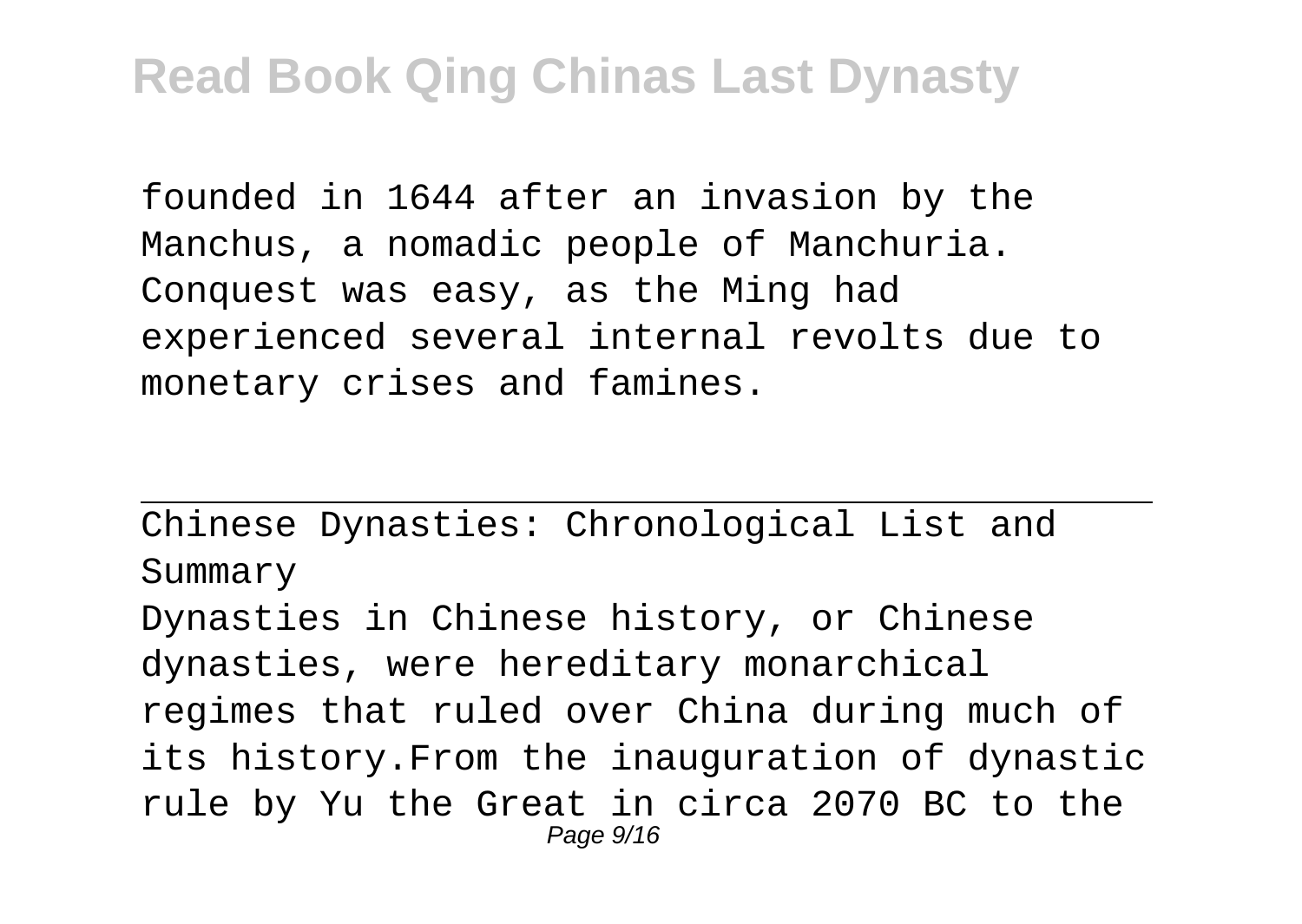abdication of the Xuantong Emperor on 12 February 1912 in the wake of the Xinhai Revolution, China was ruled by a series of successive dynasties.

Dynasties in Chinese history - Wikipedia Before China opened up in 1976, before the CCP won the Chinese Civil War in 1949, there was 1911. The momentous year saw the fall of the Qing Dynasty, and with it, the end of China's millenniums ...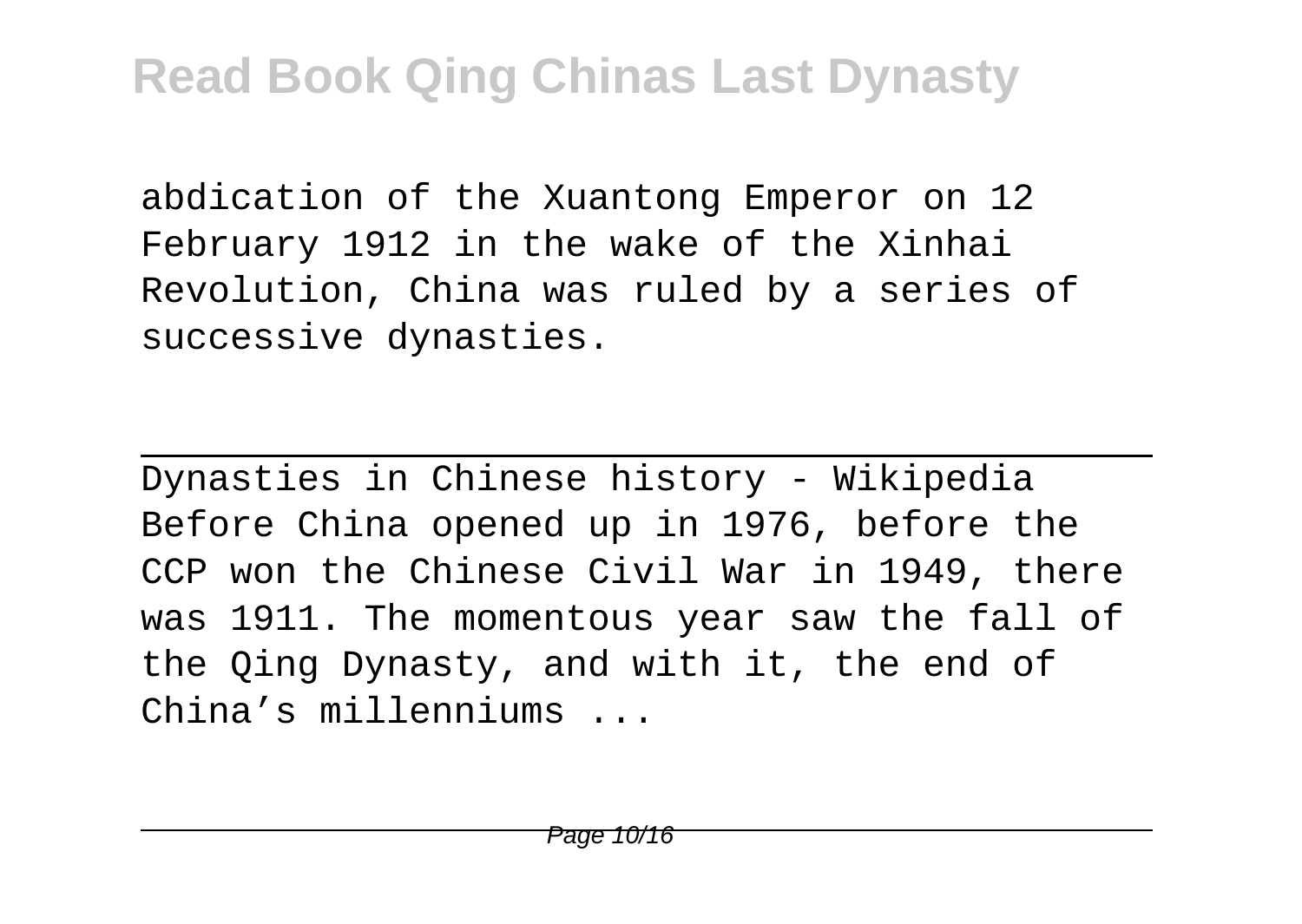Behind the Demise of China's Last Dynasty | by SR Chang ...

The Qing dynasty (1636–1912) was the last imperial dynasty of China.It was officially founded in 1636 in what is now Northeast China, but only succeeded the Ming dynasty in China proper in 1644. The Qing period ended when the imperial clan (surnamed Aisin Gioro) abdicated in February 1912, a few months after a military uprising had started the Xinhai Revolution (1911) that led to the ...

List of emperors of the Qing dynasty - Page 11/16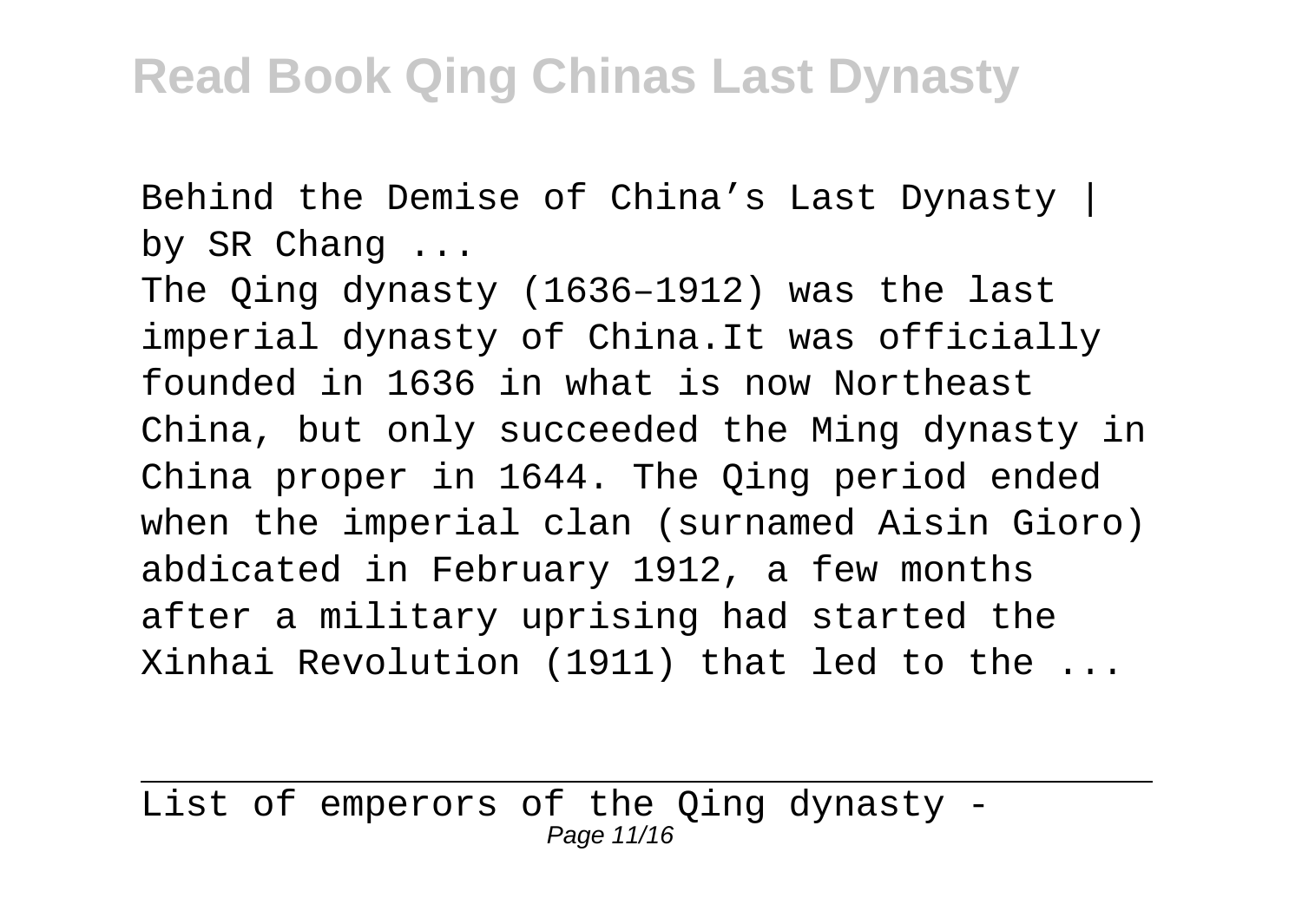Wikipedia Puyi (Chinese: ??; 7 February 1906 – 17 October 1967) was the last Emperor of China as the twelfth and final Emperor of the Qing dynasty, China's last imperial dynasty.

Puyi - Wikipedia

The Qing Dynasty was China's last imperial dynasty and it lasted nearly 300 years from 1644 until 1912. In the timeline of China's history, the Qing Dynasty comes after the Ming Dynasty, which lasted from 1368 until 1644, and before the Republic of China, which Page 12/16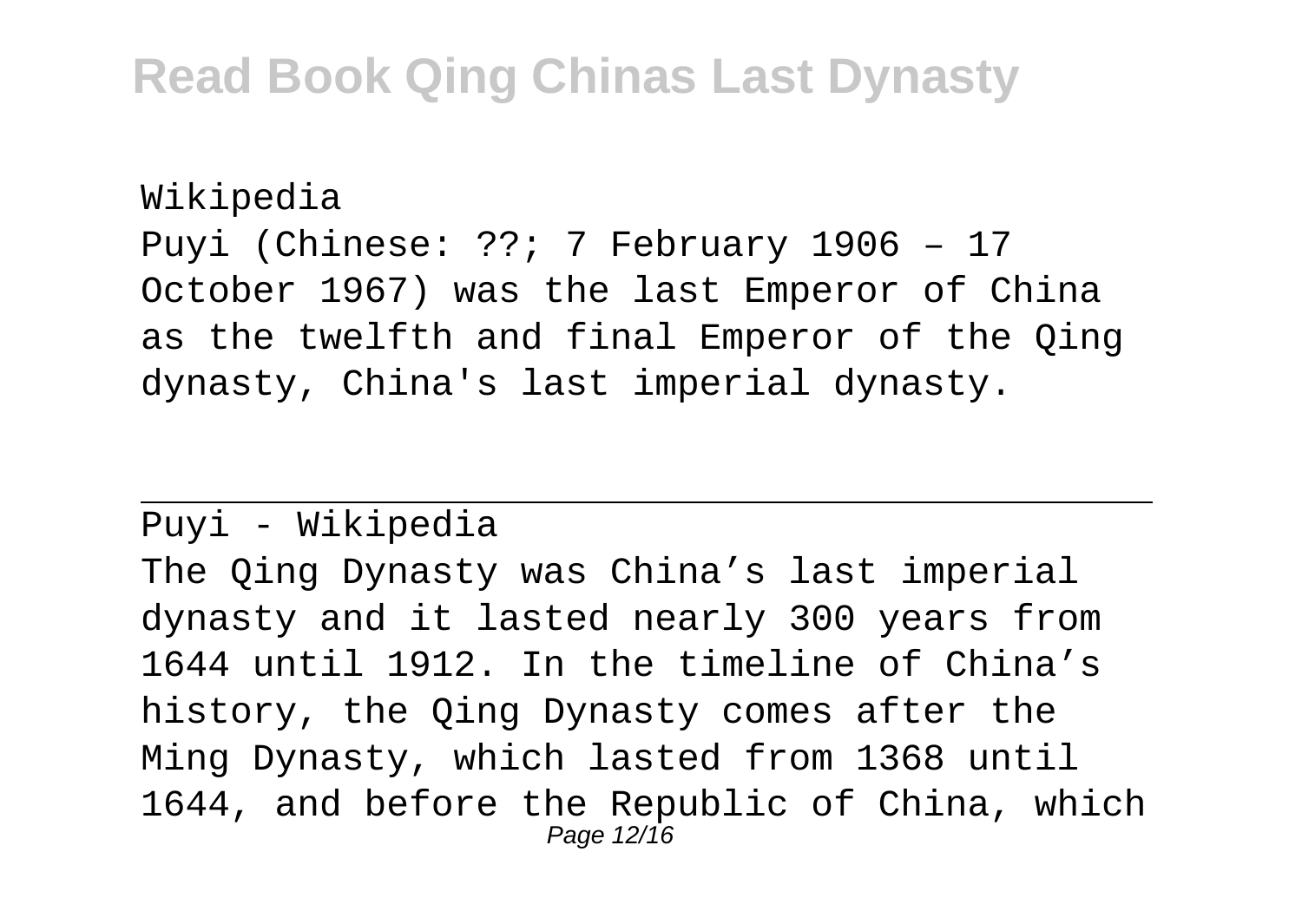lasted from 1912 until 1949.

The Qing Dynasty Qing dynasty was the last dynasty of China, which came to power after overthrowing the Ming dynasty and was succeeded by the Republic of China. It ruled over China for a period of 268 years from 1644 to 1912.

Qing Dynasty | 10 Facts On The Manchu Dynasty of China ... Qing dynasty, Wade-Giles romanization Ch'ing,

Page 13/16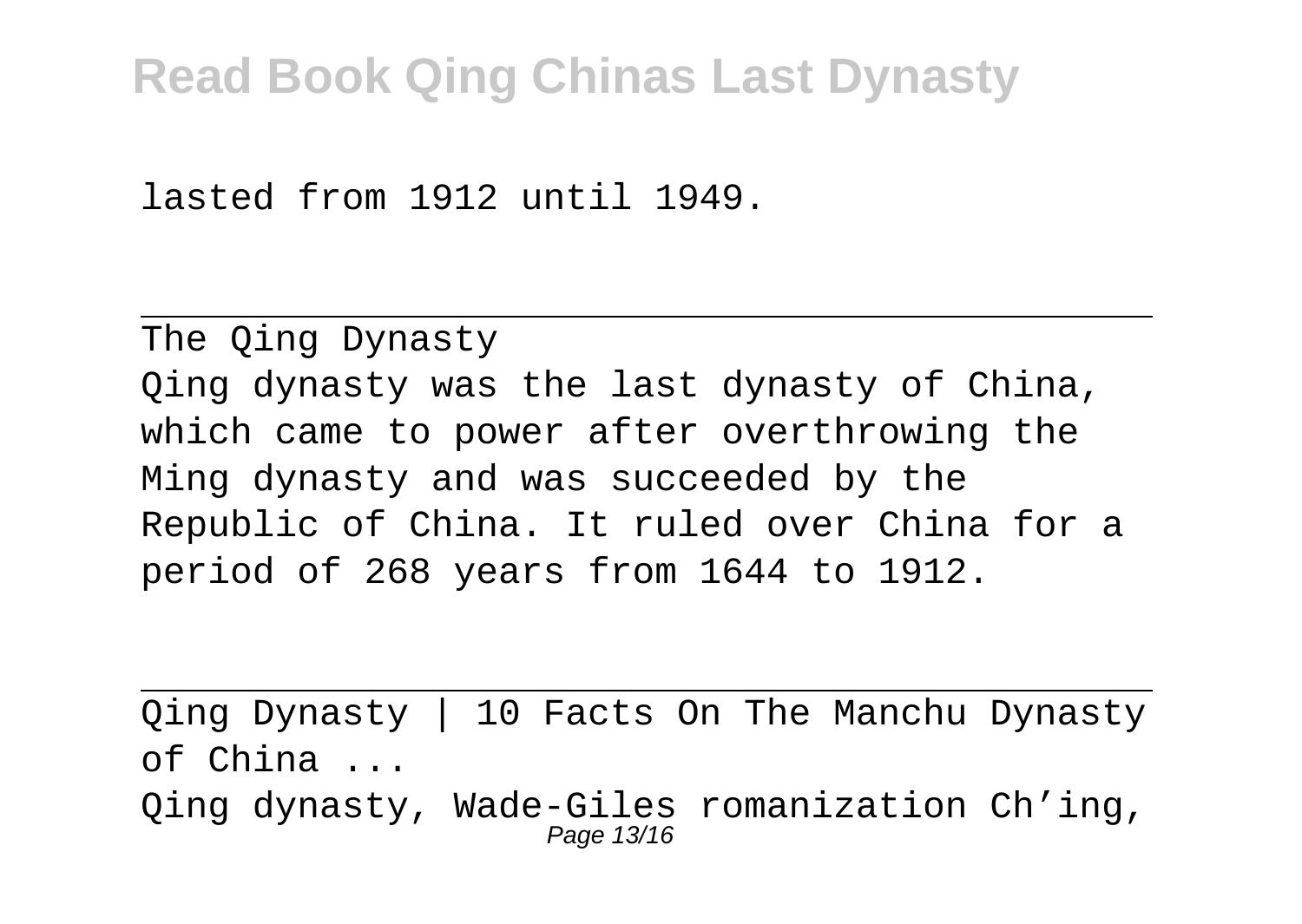also called Manchu dynasty or Pinyin Manzu, the last of the imperial dynasties of China, spanning the years 1644 to 1911/12.

Qing dynasty | Definition, History, & Achievements ...

The last imperial dynasty The Qing dynasty was founded in 1636 by a Manchurian clan named Jurchen Aisin Gioro. They established power in 1644 by capturing the Ming capital in Beijing, but it took...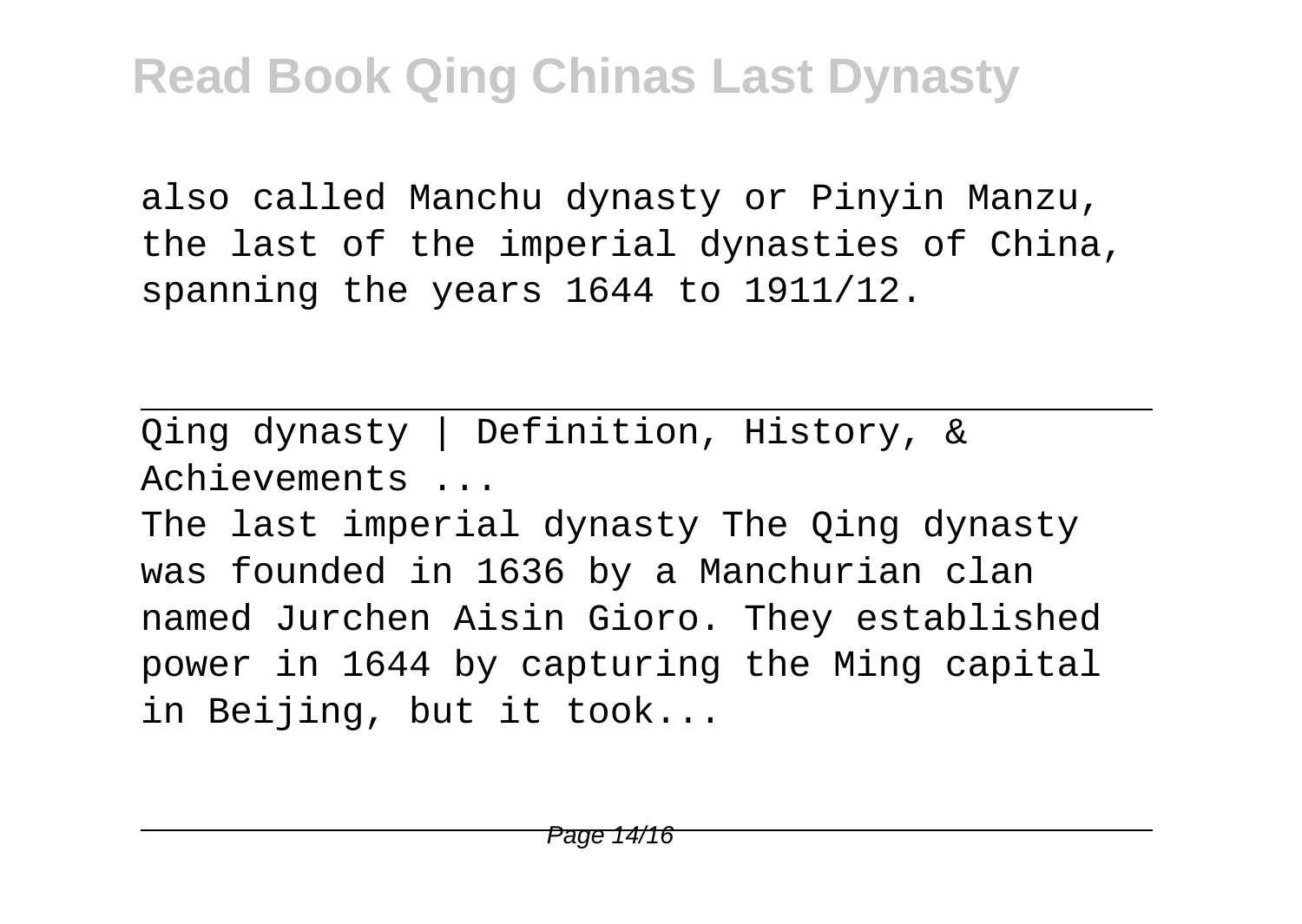How the death of the Qing Empire, China's last dynasty ...

Qing dynasty: The last imperial dynasty of China, ruling from 1644 to 1912 with a brief, abortive restoration in 1917. It was preceded by the Ming dynasty and succeeded by the Republic of China. Its multi-cultural empire lasted almost three centuries and formed the territorial base for the modern Chinese state.